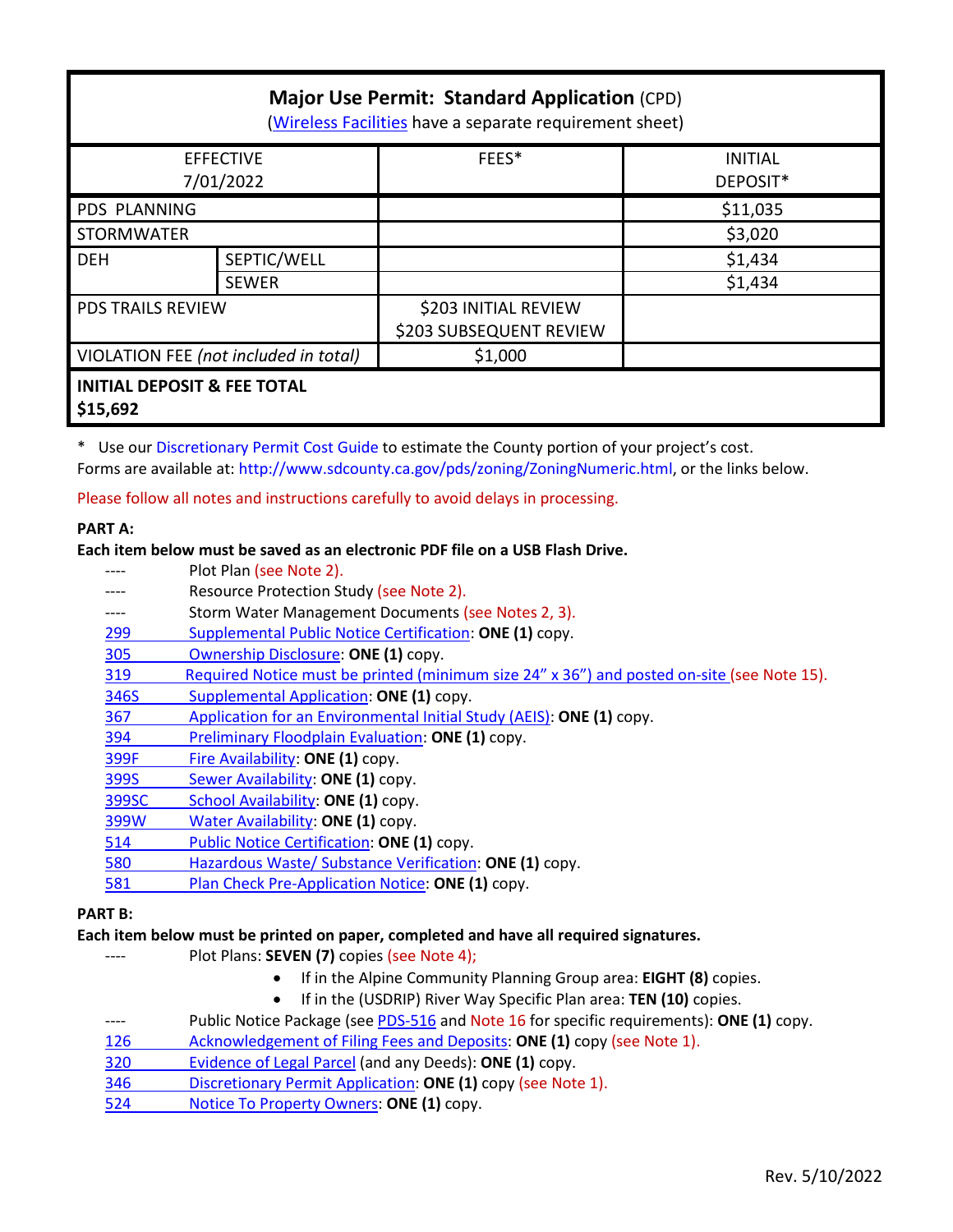### **Storm Water Management Documents:**

- **Step 1:** [Storm Water Intake Form for All Permit Applications:](http://www.sandiegocounty.gov/content/dam/sdc/pds/zoning/formfields/SWQMP-Intake-Form.pdf) **ONE (1)** copy (see Notes 2, 3).
- **Step 2: As determined by the Intake Form above, complete the required SWQMP below.** [Standard Project SWQMP:](http://www.sandiegocounty.gov/content/dam/sdc/pds/zoning/formfields/SWQMP-Standard.pdf) **ONE (1)** copy (see Notes 2, 3). **Or** [Priority Development \(PDP\) SWQMP:](https://www.sandiegocounty.gov/content/sdc/dpw/watersheds/DevelopmentandConstruction/BMP_Design_Manual.html) **ONE (1)** copy (see Notes 2, 3).

# **PART C:**

### **All items below are for your information. Please do not bring in these items.**

- [209 Defense and Indemnification Agreement FAQs](http://www.sdcounty.ca.gov/pds/zoning/formfields/PDS-PLN-209.pdf)
- [247 Fish and Wildlife](http://www.sdcounty.ca.gov/pds/zoning/formfields/PDS-PLN-247.pdf) Fees
- [298 Supplemental Public Notice Procedure](http://www.sdcounty.ca.gov/pds/zoning/formfields/PDS-PLN-298.pdf)
- 313 Major [Use Permit Applicant's Guide](http://www.sdcounty.ca.gov/pds/zoning/formfields/PDS-PLN-313.pdf)
- [374 Resource Protection Study](http://www.sdcounty.ca.gov/pds/zoning/formfields/PDS-PLN-374.pdf)
- [404 Landscape Documentation Package Checklist](http://www.sdcounty.ca.gov/pds/zoning/formfields/PDS-PLN-404.pdf)
- [515 Public Notice Procedure](http://www.sdcounty.ca.gov/pds/zoning/formfields/PDS-PLN-515.pdf)
- [516 Public Notice Applicant's Guide](http://www.sdcounty.ca.gov/pds/zoning/formfields/PDS-PLN-516.pdf)
- [906 Signature Requirements](http://www.sdcounty.ca.gov/pds/zoning/formfields/PDS-PLN-906.pdf)
	- [Policy G-3: Determination of Legal Parcel](http://www.sdcounty.ca.gov/pds/zoning/formfields/POLICY-G-3.pdf)

# **NOTES:**

# 1. **IMPORTANT:**

A Registered Property Owner **MUST SUBMIT** a **Signed Letter of Authorization** for an Agent if;

An Authorized Agent signs the PDS-346 form and is not the registered owner of the parcel.

- Or, the parcel is owned by two or more registered owners.
- Or, not all of the registered owners are signing the PDS-346 form.
- Or, the Authorized Agent is not the Financially Responsible Party.

Or, the parcel is owned by a Corporation.

### **ADDITIONALLY:**

Financially Responsible Party **MUST SIGN** form PDS-126.

Financially Responsible Party **INFORMATION MUST MATCH EXACTLY** on form PDS-126 Authorized Agent **may sign** form PDS-346 **ONLY IF ATTACHED** to a **Signed Letter of Authorization.** 

- 2. Save each complete Study, Report, Plot Plan, Map, etc., as an electronic PDF file onto ONE (1) USB Flash Drive. Provide only ONE (1) USB Flash Drive. Submit only the requested files. Files CANNOT have any security restrictions or passwords. Please name each PDF file on the USB Flash Drive based on the "Title or Type" of document being submitted (examples: Plot Plan, Resource Protection Study, Grading Plan). Please note: the USB Flash Drive will not be returned.
- 3. The Storm Water Intake Form determines whether a project requires a Standard SWQMP or Priority Development Project (PDP) SWQMP. These forms and documents must be submitted on paper and as PDF files on the USB Flash Drive and have all required signatures.
- 4. Printed Plot Plans are to be stapled together in sets and folded to 8½" x 11" with the lower right-hand corner exposed.
- 5. For Heliports/Airports provide additional information, se[e PDS-509.](http://www.sdcounty.ca.gov/pds/zoning/formfields/PDS-PLN-509.pdf)
- 6. Fees may be waived for some mobile home parks. (See Zoning Ordinance Section 7602.d.3. & 4.).
- 7. **STAFF:** Give Applicant PDS-319 (Notice of Application) and PDS-382 (Flagging Procedure for Projects.)
- **8. A Major Pre-Application Meeting is MANDATORY prior to the submittal of this application.**
- 9. At INTAKE: ONE (1) copy of the Major Pre-Application letter from PDS or; ONE (1) copy of the form waiving the Major Pre-Application Meeting MUST BE submitted by the applicant. Techs: Check Accela to be sure the applicant has completed a Major Pre-Application Meeting. If not, we cannot accept the submittal.